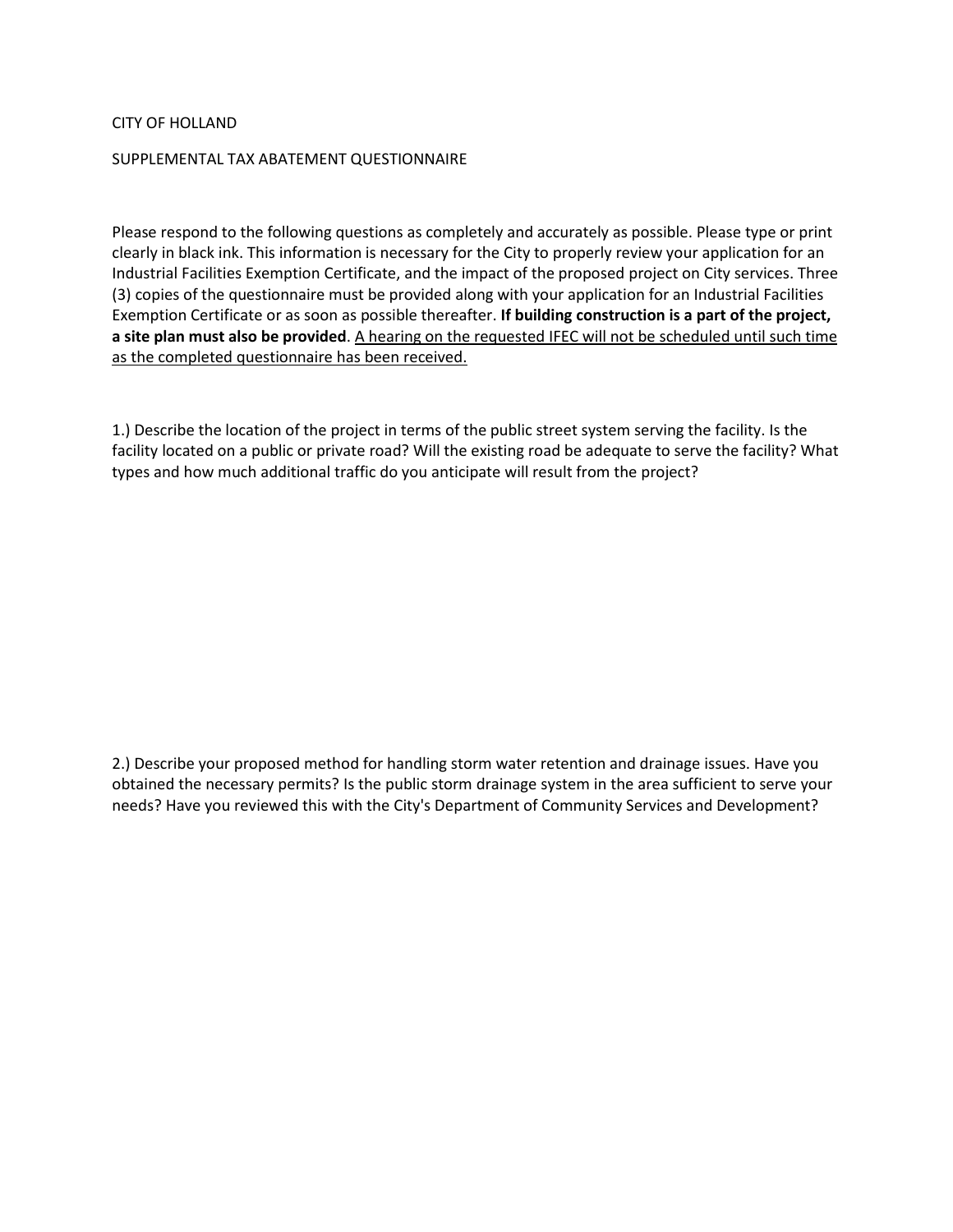3.) There are some industrial projects which may utilize water in specific manufacturing processes that could have a "significant" impact on the water and/or sanitary sewer system. If your project utilizes domestic water for some wet process, please describe the flow requirements in terms of peak flow (GPM) and average daily flow GPD Also, please describe the wastewater characteristics that will be disposed into the sanitary sewer in terms of average daily flow (GPD) and peak flows (GPM) and wastewater composition (BOD, SS, phosphorous, etc.). Will your discharge achieve Holland City Ordinance limitations? If not, what form of pretreatment will be utilized?

4.) If your project will require the installation of a fire suppression system, please describe the fire flow (GPM) requirements of your facility.

5.) Describe how your, project will impact on police and fire services currently provided by the City. Will your demand for such services increase? In what ways? Will the project require the fire department of the City to procure any new or additional equipment: or training to respond to the particular types of materials utilized in your operation?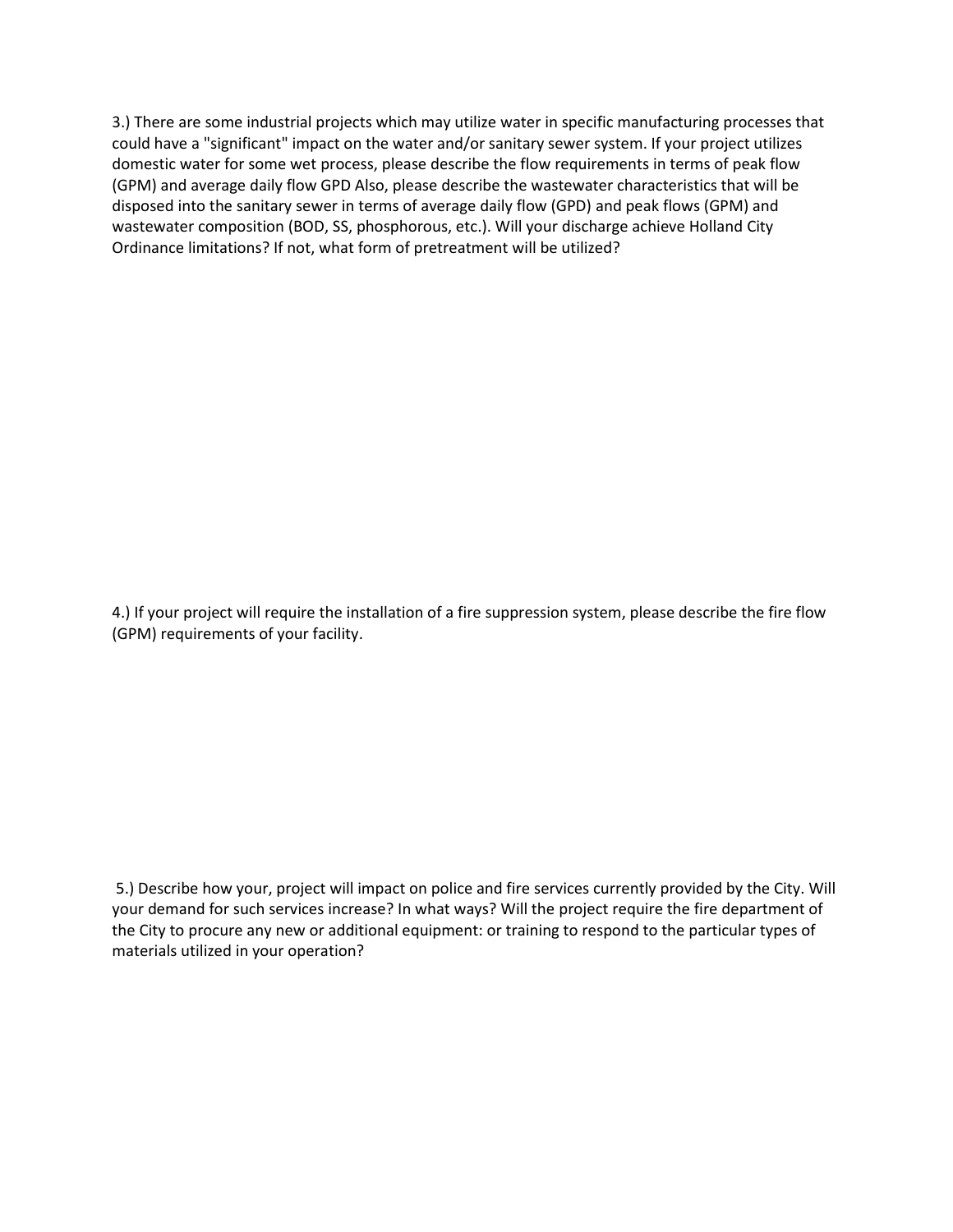6.) Does your facility currently meet all zoning and building code requirements? If not, please explain. Are there any variances or special use exception permits in existence for your property?

7.) Are there any unique features to your operation which might give environmental I implications to the project; i.e.-, air quality, water quality, potential site pollution, odors, or excessive noise or vibration form the operation of the equipment?

Please describe the environmental implications, as well as any steps you plan to take to mitigate such factors.

8.) Please describe the number of additional employees that are anticipated to be hired as a result of this project and identify whether they are full or part-time, their skill level, the EEOC employment categories and their pay range.